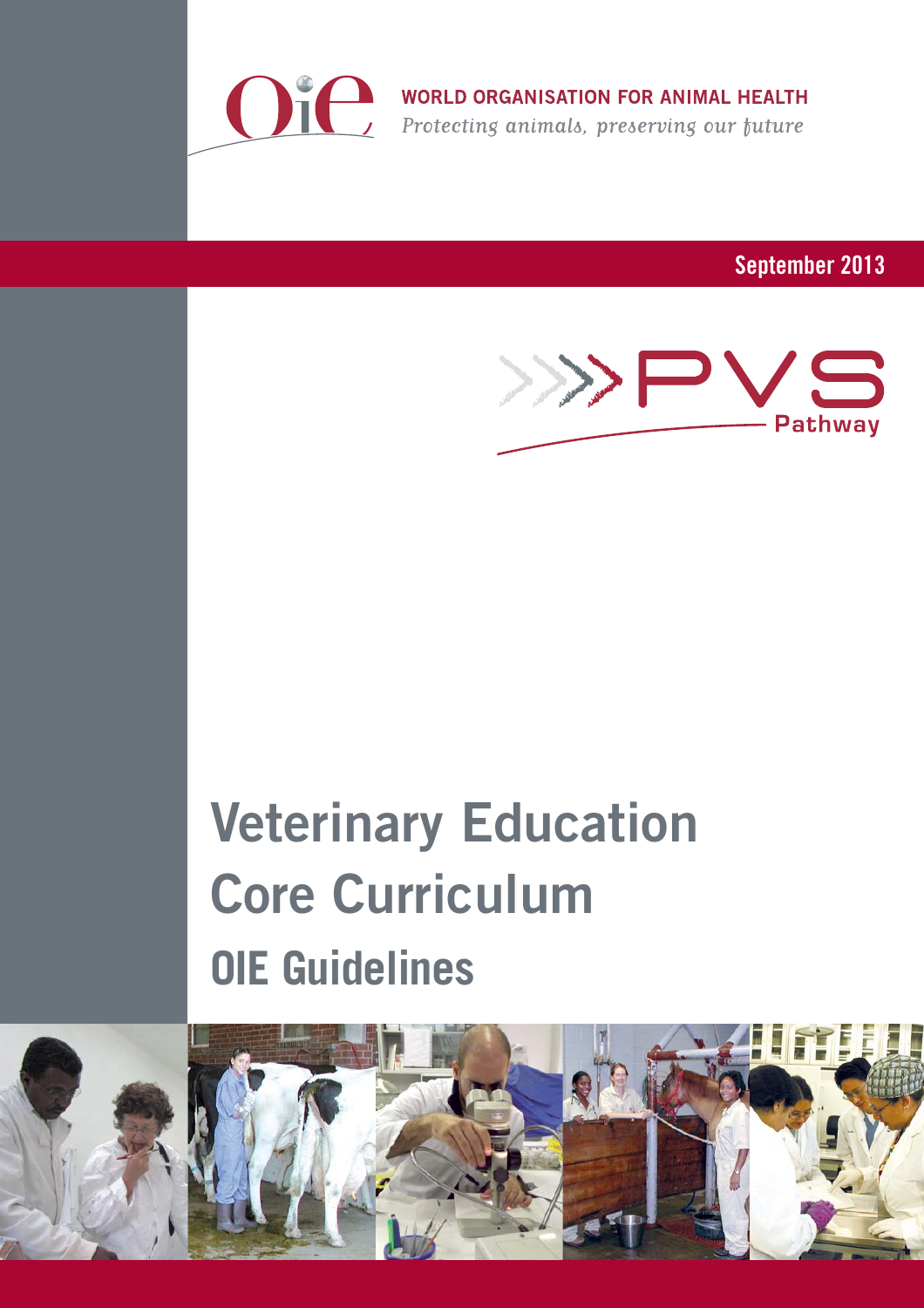The OIE acknowledges the important contribution of the *ad hoc* Group on Veterinary Education, comprising:

Chair: Dr Ron DeHaven (American Veterinary Medical Association) Dr Saeb Nazmi El-Sukhon (Veterinary academician, Jordan) Prof. Pierre Lekeux (Veterinary academician, Belgium) Prof. Louis Joseph Pangui (Veterinary Dean, Senegal) Prof. Aaron S. Mweene (Veterinary Dean, Zambia) Dr Froilán Enrique Peralta (Veterinary Dean, Paraguay) Prof. Timothy Ogilvie (Veterinary Dean, Canada) Dr Dao Bui Tran Anh (Veterinary academician, Vietnam) Dr Brian G. Bedard (The World Bank) Dr Etienne Bonbon (European Commission) Dr Tjeerd Jorna (Past President, World Veterinary Association)

© WORLD ORGANISATION FOR ANIMAL HEALTH, 2013 (OIE [Office International des Épizooties]) 12, rue de Prony, 75017 Paris, FRANCE Telephone: 33-(0)1 44 15 18 88 Fax: 33-(0)1 42 67 09 87 E-mail: oie@oie.int www.oie.int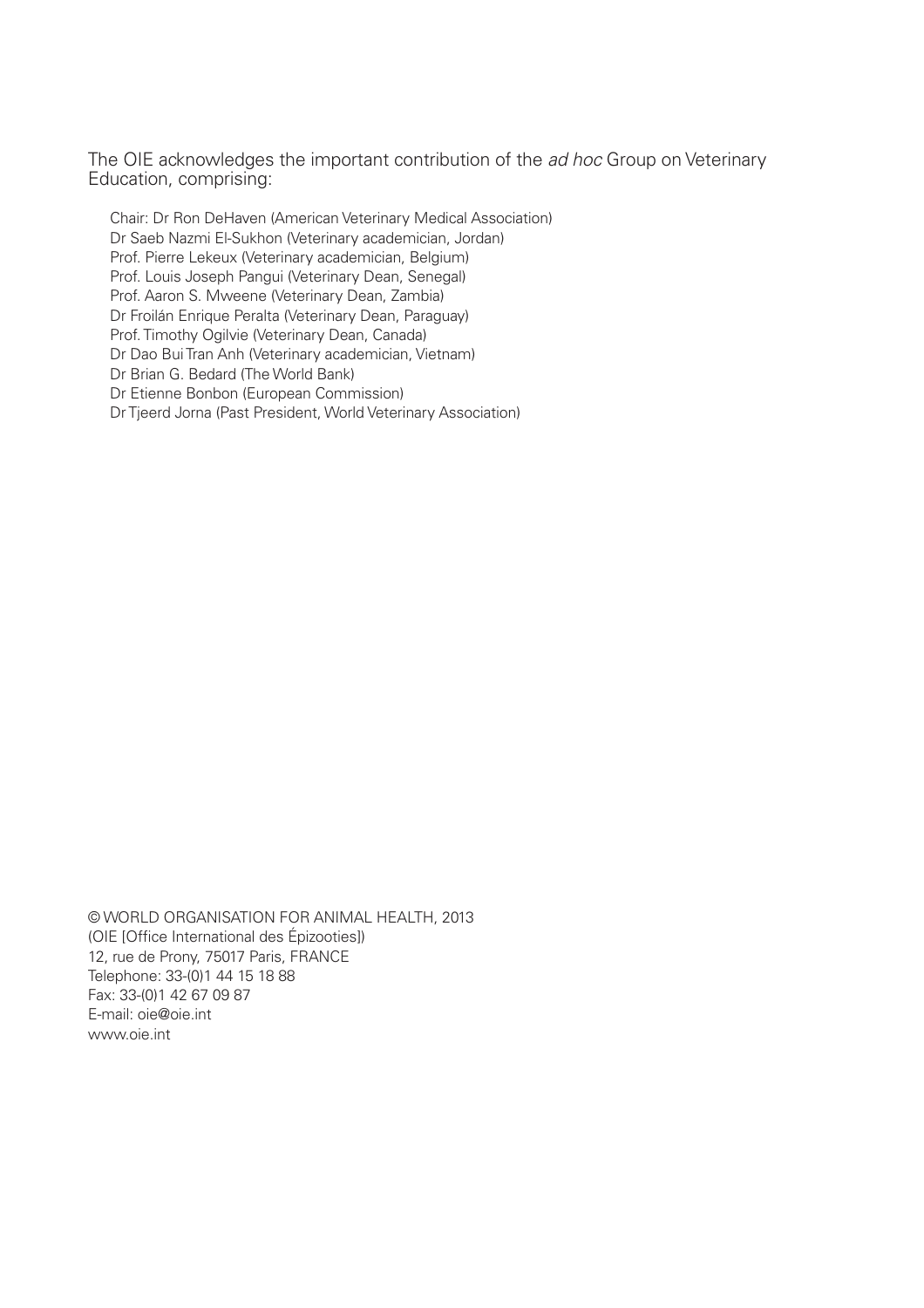## **Introduction**

The OIE developed these Guidelines for a Model Core Veterinary Curriculum to serve as a companion to its recommendations regarding the competencies of graduating veterinarians ('Day 1 graduates') to assure the quality of the public and private components of National Veterinary Services ('Day 1 Competencies'). The Day 1 Competencies were published in May 2012 (www.oie.int/en/support-to-oie-members/veterinary-education/). It is proposed that the following Guidelines serve as a tool for Veterinary Education Establishments (VEE) in OIE Member Countries to use when developing curricula to educate veterinary students to the expected level of competency.

As stated in the Day 1 Competencies document, veterinarians in every nation are responsible for the delivery of Veterinary Services of public interest —that is, services provided under the legislative framework and the auspices of the governmental authority of a given country to implement animal health to assure the health and wellbeing of animals, people and ecosystems. Because the OIE definition of Veterinary Services covers both government and private sector veterinarians, these OIE Guidelines on Veterinary Education Core Curriculum apply equally to those working in the private and public sectors. It must be noted, however, that the OIE is not recommending the adoption of a single global curriculum. Indeed, the OIE recognises the autonomy of universities and veterinary faculties in its Member Countries, particularly with regard to development and delivery of the curriculum. Further, given the vast societal, economic, and political differences among OIE Member Countries, the Model Core Veterinary Curriculum Guidelines described here are primarily offered for those developing and intransition countries seeking tools that can be used to improve the quality of veterinary medical education as an initial step in enhancing the delivery of National Veterinary Services and public and private support for Veterinary Education Establishments.

The guidelines represent a basis on which national needs and circumstances could be added. The OIE indeed recognises that these Guidelines refer to one model core curriculum. In addition, this model is intended to accommodate a variety of veterinary educational systems that occur over a four-, five- or six-year curriculum. For example in the USA, students typically complete at least two years of undergraduate university education to fulfil minimum educational prerequisites prior to being admitted to a Veterinary Education Establishment with a four-year curriculum leading to the professional degree of DVM (or VMD). In many other countries, veterinary schools accept students directly following successful completion of secondary (high) school, and the Veterinary Education Establishment curriculum is five or six years leading to a variety of degrees (BVM, BVSc, MV, MVS, MVSc). Furthermore in some countries, secondary school curricula may include courses more commonly taught in undergraduate universitylevel curricula in other countries. As such, the recommended sequencing of the courses in this Model Core Veterinary Curriculum must be adjusted to reflect the length of the veterinary degree programme and the pre-veterinary course requirements.

## **Model Core Veterinary Curriculum**

The Model Core Veterinary Curriculum is presented in the following table. It includes a brief description of each recommended course (or course content). Each course is then linked (or 'mapped') to one or more of the previously described Day 1 Competencies addressed by that course. Some competencies (e.g., Research, an advanced competency) are not specifically mapped, because they are inherently addressed by the vast majority of recommended courses. Likewise, although Communication Skills, a specific competency, is only mapped to the communication course/course content listed in the following table, this skill is also addressed by all other courses/course content.

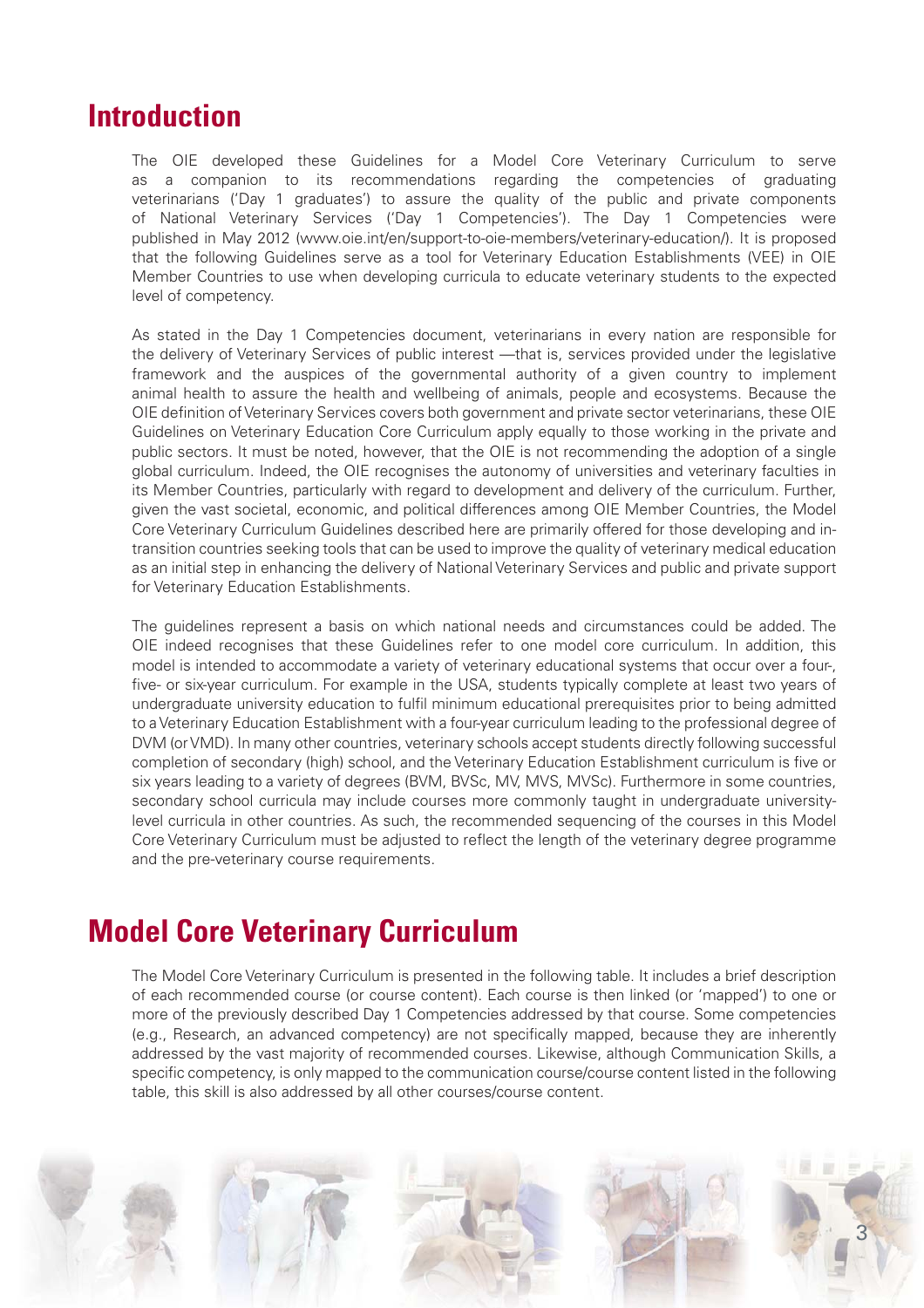The Model Core Veterinary Curriculum also offers sequencing recommendations for each course; that is, whether the course content should be offered early, midway, or late in the curriculum. The recommended sequencing will need to be adjusted when developing a specific curriculum for a given Veterinary Education Establishment in an OIE Member Country in order to reflect the length of the veterinary degree programme and the pre-veterinary course requirements in that country. For example, courses to address general competencies, including basic veterinary sciences and animal production, may be integrated in their entirety early within the veterinary curriculum or as pre-veterinary educational requirements for admission into a Veterinary Education Establishment.

The recommended course content described in the table may be offered as discrete, individual courses or, alternatively, course content may be combined and integrated over multiple courses, depending, in part, on the teaching modalities used by each Veterinary Education Establishment (e.g., didactic learning, laboratory or hands-on learning, small-group learning, problem-based learning, self-directed learning). Each Veterinary Education Establishment will also need to consider the anticipated level of competency desired of the Day 1 graduate for basic vs advanced competencies (i.e., mastery vs general awareness and appreciation of) when determining the duration and depth of each course to include in its curriculum.

The following assumptions have been made and definitions used in developing this Model Core Veterinary Curriculum:

– The Model Core Veterinary Curriculum assumes that each student enters veterinary school with a solid understanding of the basic sciences (e.g., chemistry and physics) as well as the Arts and Humanities as required by the parent university for initial admission into the programme. As such, these courses are not addressed at all in this model.

– The Model Core Veterinary Curriculum assumes that there is less need for the OIE to make specific recommendations on the competencies of the Day 1 graduate in medicine, surgery, diagnostic imaging, theriogenology, and anesthesiology than in matters relating directly to the OIE mandate. As such, the model groups these disciplines together and describes them under course content as 'clinical and diagnostic skills.' It is understood, though, that in some Member Countries, licensure or registration to practice through a Veterinary Statutory Body (VSB) will require a higher level of competency in these disciplines. Veterinary Education Establishments in these countries will, therefore, need to place a greater emphasis on instruction in these clinical skills.

– The terms 'animals,' 'groups of animals' and 'species of interest' include all those animals of veterinary interest in a specific country or region, such as: animals domesticated for food production (herds, flocks and other groupings), non-domesticated animals (captive and free-ranging terrestrial, avian, aquatic and marine wildlife), companion animals, and service and sporting animals.

Finally, it must be emphasised that given the vast societal, economic, and political differences among OIE Member Countries in relation to educational needs, each Veterinary Education Establishment may need to complement this Model Core Veterinary Curriculum accordingly to meet its specific local or national educational needs. However, it must be emphasised that such country or VEE-specific modifications need to retain the original intent of the model – that is, to educate veterinary students to achieve the OIE recommendations on the Competencies of graduating veterinarians ('Day 1 graduates') ('Day 1 Competencies').

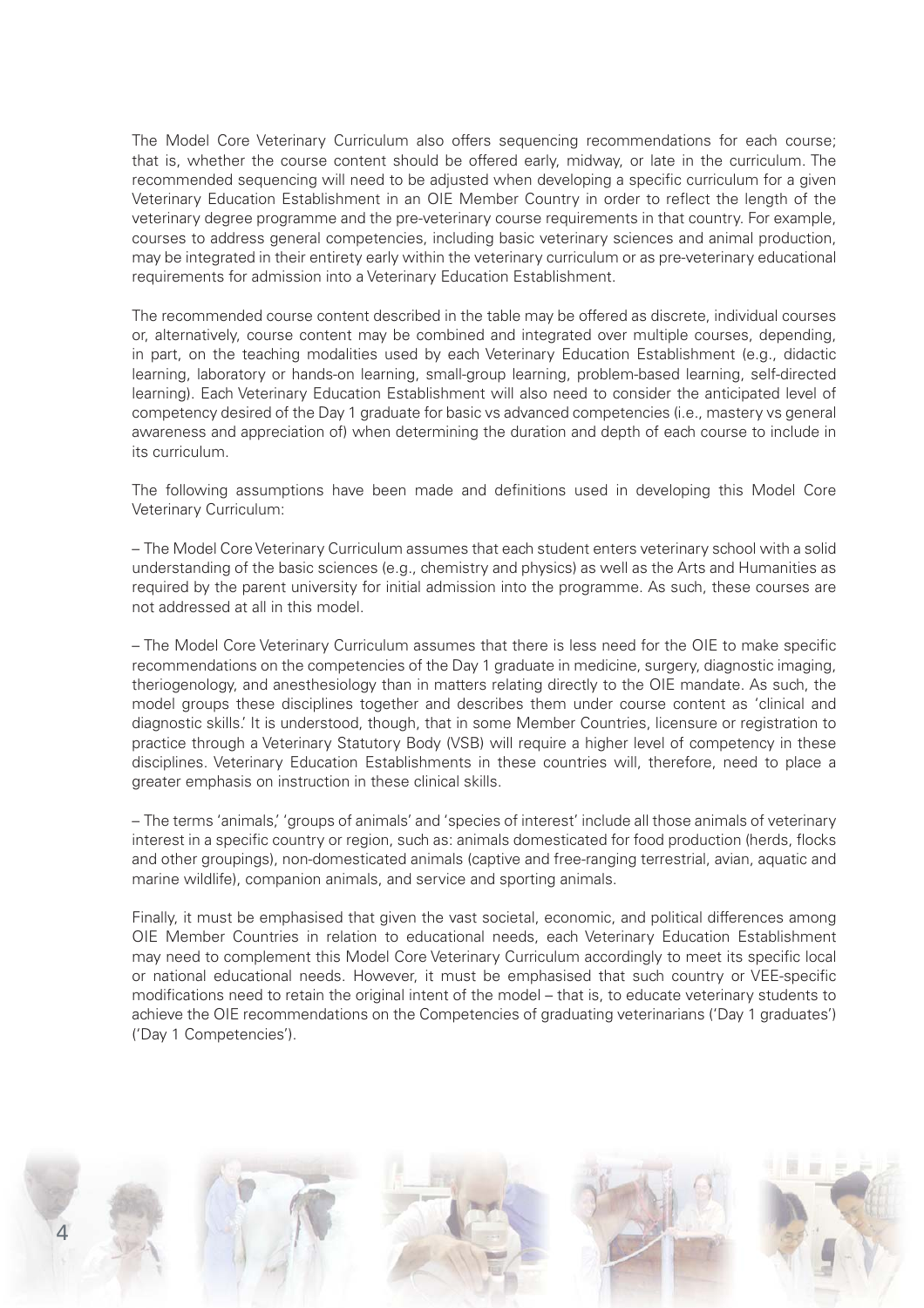|                                    |                               | Day 1 Competencies addressed |          |          |                                                                                                                                                                                                                                                                                                                                                                                                                                                                                                                                                                                                                                                                                                                                                     |
|------------------------------------|-------------------------------|------------------------------|----------|----------|-----------------------------------------------------------------------------------------------------------------------------------------------------------------------------------------------------------------------------------------------------------------------------------------------------------------------------------------------------------------------------------------------------------------------------------------------------------------------------------------------------------------------------------------------------------------------------------------------------------------------------------------------------------------------------------------------------------------------------------------------------|
| <b>Course</b><br>or course content | Sequence in VEE<br>Curriculum | General                      | Specific | Advanced | <b>Description</b>                                                                                                                                                                                                                                                                                                                                                                                                                                                                                                                                                                                                                                                                                                                                  |
| <b>Biochemistry</b>                | Early                         | $\checkmark$                 |          |          | Biochemistry provides the linkage between the inanimate world<br>of chemistry and the living world of biology. Course content<br>should provide the veterinary student with a broad understanding<br>of the structure and function of essential biological molecules<br>(e.g., proteins, lipids, carbohydrates, DNA, RNA) and metabolic<br>and regulatory pathways. Comparative features among animal<br>species of particular relevance to the Member Country should be<br>highlighted.                                                                                                                                                                                                                                                            |
| <b>Genetics</b>                    | Early                         | V                            |          |          | Genetics is the branch of biology that deals with heredity,<br>especially the mechanisms of hereditary transmission and variation<br>of inherited characteristics among similar or related organisms.<br>Course content should provide the veterinary student with a broad<br>understanding and use of basic concepts of general and molecular<br>genetics (e.g., molecular constitution of genes and chromosomes,<br>manner in which genes move through generations in a population,<br>genetic abnormalities, genetic testing). Focus should be on animal<br>species of particular relevance to the Member Country.                                                                                                                               |
| <b>Anatomy</b>                     | Early                         | $\checkmark$                 |          |          | Anatomy is the study of the structures of domestic animals, and<br>includes relevant histology (study of the microscopic anatomy of<br>cells and tissues) and embryology (study of embryos and their<br>development). Course content should provide the veterinary<br>student with a broad understanding of the development, structure<br>and function, both at the gross and microscopic level, of the major<br>systems (e.g., musculoskeletal, nervous, cardiovascular, immune)<br>in animal species of particular relevance to the Member Country.<br>Course content should be augmented with laboratory instruction<br>in dissection methods and microscope use. Comparative anatomic<br>features should be highlighted.                        |
| <b>Physiology</b>                  | Early                         | V                            |          |          | Physiology is the study of the normal functions of living organisms<br>and their parts, including how organisms, organ systems, organs,<br>cells, and bio-molecules carry out chemical and physical functions<br>that exist in a living system. Course content should provide<br>the veterinary student with a broad understanding of basic<br>physiological principles and techniques (laboratory) focusing on<br>major systems within animal species of particular relevance to<br>the Member Country. Comparative physiologic features should<br>be highlighted. Central themes to be addressed should include<br>the relationship of structure (anatomy) to function, processes of<br>adaptation, and homeostasis and feedback control systems. |

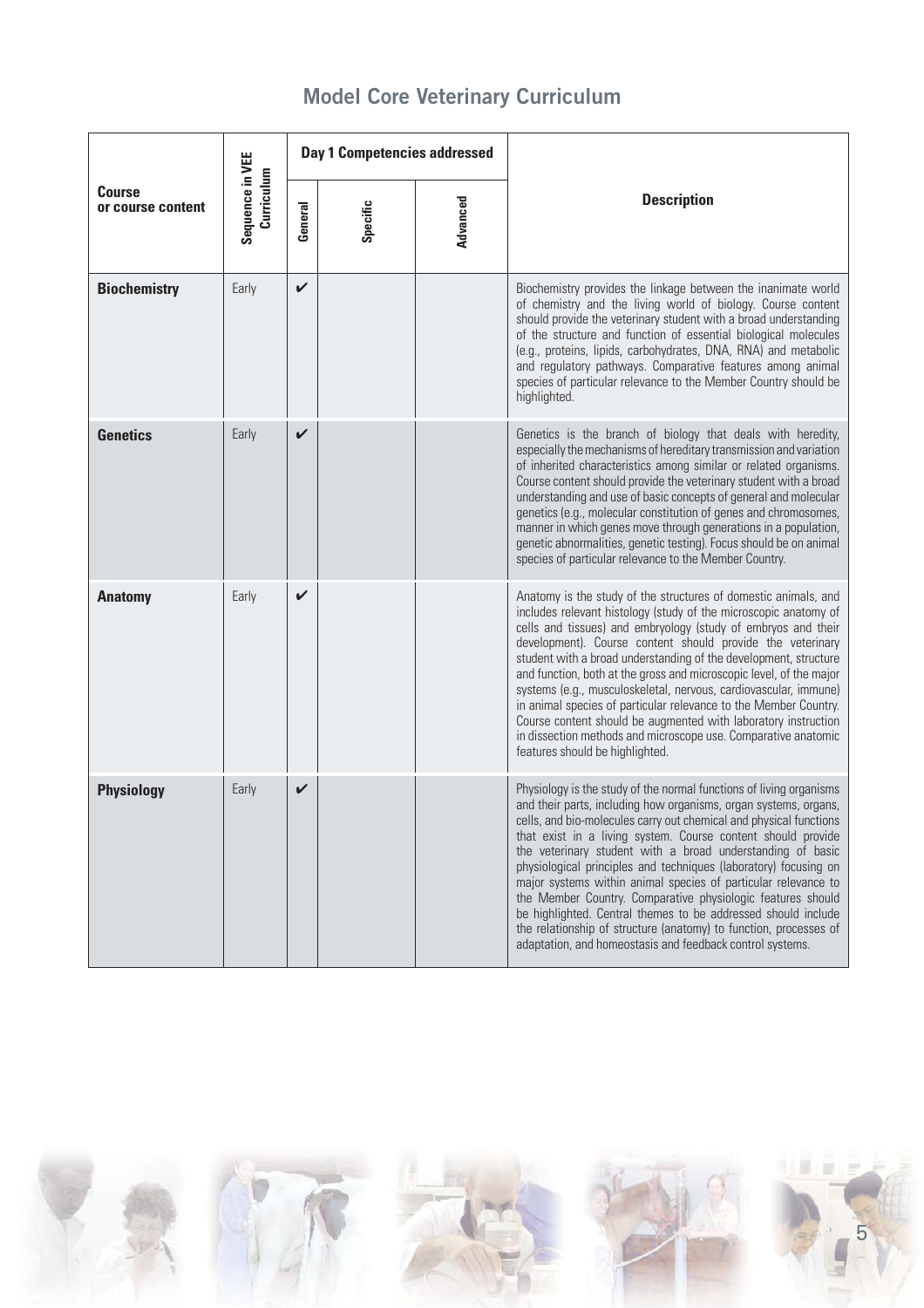|                                       |                               | Day 1 Competencies addressed |                 |          |                                                                                                                                                                                                                                                                                                                                                                                                                                                                                                                                                                                                                                                                                                                                                                                                                                                                                                                                                                                                                                                                                                                                                                                                           |
|---------------------------------------|-------------------------------|------------------------------|-----------------|----------|-----------------------------------------------------------------------------------------------------------------------------------------------------------------------------------------------------------------------------------------------------------------------------------------------------------------------------------------------------------------------------------------------------------------------------------------------------------------------------------------------------------------------------------------------------------------------------------------------------------------------------------------------------------------------------------------------------------------------------------------------------------------------------------------------------------------------------------------------------------------------------------------------------------------------------------------------------------------------------------------------------------------------------------------------------------------------------------------------------------------------------------------------------------------------------------------------------------|
| <b>Course</b><br>or course content    | Sequence in VEE<br>Curriculum | General                      | Specific        | Advanced | <b>Description</b>                                                                                                                                                                                                                                                                                                                                                                                                                                                                                                                                                                                                                                                                                                                                                                                                                                                                                                                                                                                                                                                                                                                                                                                        |
| Immunology                            | Early                         | $\checkmark$                 |                 |          | Immunology is the study of the structure and function of the<br>immune system; innate and acquired immunity; mechanisms that<br>allow bodily distinction of self from non-self; and the basics of<br>vaccinology (i.e., vaccine development and vaccination theory and<br>practice). Course content should provide the veterinary student<br>with a broad understanding of fundamental immunological<br>concepts and mechanisms and the ability to apply these to<br>appropriate settings (e.g., control and prevention of infectious<br>diseases; use of immunotherapies; use and interpretation of<br>immunologic-based diagnostic tests). Instruction can be focused<br>on animal species of particular relevance to the Member Country,<br>and comparative features among species should be highlighted.                                                                                                                                                                                                                                                                                                                                                                                              |
| <b>Biomathematics</b>                 | Early                         | $\checkmark$                 | Epidemiology    |          | Biomathematics is the application of mathematics to the field<br>of biology and includes instruction in biomedical statistics,<br>information acquisition, and the use of common mathematical and<br>statistical software. Course content should provide the veterinary<br>student with a broad understanding of fundamental principles of<br>biomathematics including biostatistics, study design, planning/<br>implementation of experimental and survey data collection,<br>management and analysis of data, and critical evaluation of<br>published information.                                                                                                                                                                                                                                                                                                                                                                                                                                                                                                                                                                                                                                      |
| <b>Animal welfare</b><br>and ethology | Early to<br>mid               | V                            | Animal welfare  |          | Animal welfare means how an animal is coping with the<br>conditions in which it lives. An animal is in a good state of welfare<br>if (as indicated by scientific evidence) it is healthy, comfortable,<br>well nourished, safe, able to express innate behaviour, and if it<br>is not suffering from unpleasant states such as pain, fear and<br>distress. It involves consideration for all aspects of animal well-<br>being, including proper housing, management, nutrition, disease<br>prevention and treatment, responsible care, humane handling,<br>and, when necessary, humane euthanasia. Ethology is the<br>scientific study of animal behaviour, especially as it occurs in a<br>natural environment. Course content should provide the veterinary<br>student with a broad understanding of fundamental welfare<br>and behavioural principles of, and issues facing, animal species<br>of particular relevance to the Member Country. Additionally,<br>content should familiarise students with, and provide a basic<br>understanding of, local, national, regional and international<br>regulations governing the welfare of animal species of particular<br>relevance to the Member Country. |
| <b>Parasitology</b>                   | Mid                           | $\boldsymbol{\mathcal{U}}$   | <b>Zoonoses</b> |          | Veterinary parasitology is the study of the morphology and<br>biology of endo- and ectoparasites of veterinary importance.<br>Course content should provide the veterinary student with a<br>broad understanding of the lifecycle and pathogenesis of animal<br>parasites; immunologic and pathophysiologic aspects of host/<br>parasite relationships; importance of zoonotic parasitic infections/<br>infestations; and principles of and protocols for diagnosing,<br>treating, and controlling parasitic infections/infestations. Course<br>content should be augmented with laboratory instruction in<br>diagnostic methodologies and identification of important lifecycle<br>stages. Focus should be on parasites impacting the health and<br>welfare of animal species of particular relevance to the Member<br>Country as well as those impacting public health.                                                                                                                                                                                                                                                                                                                                 |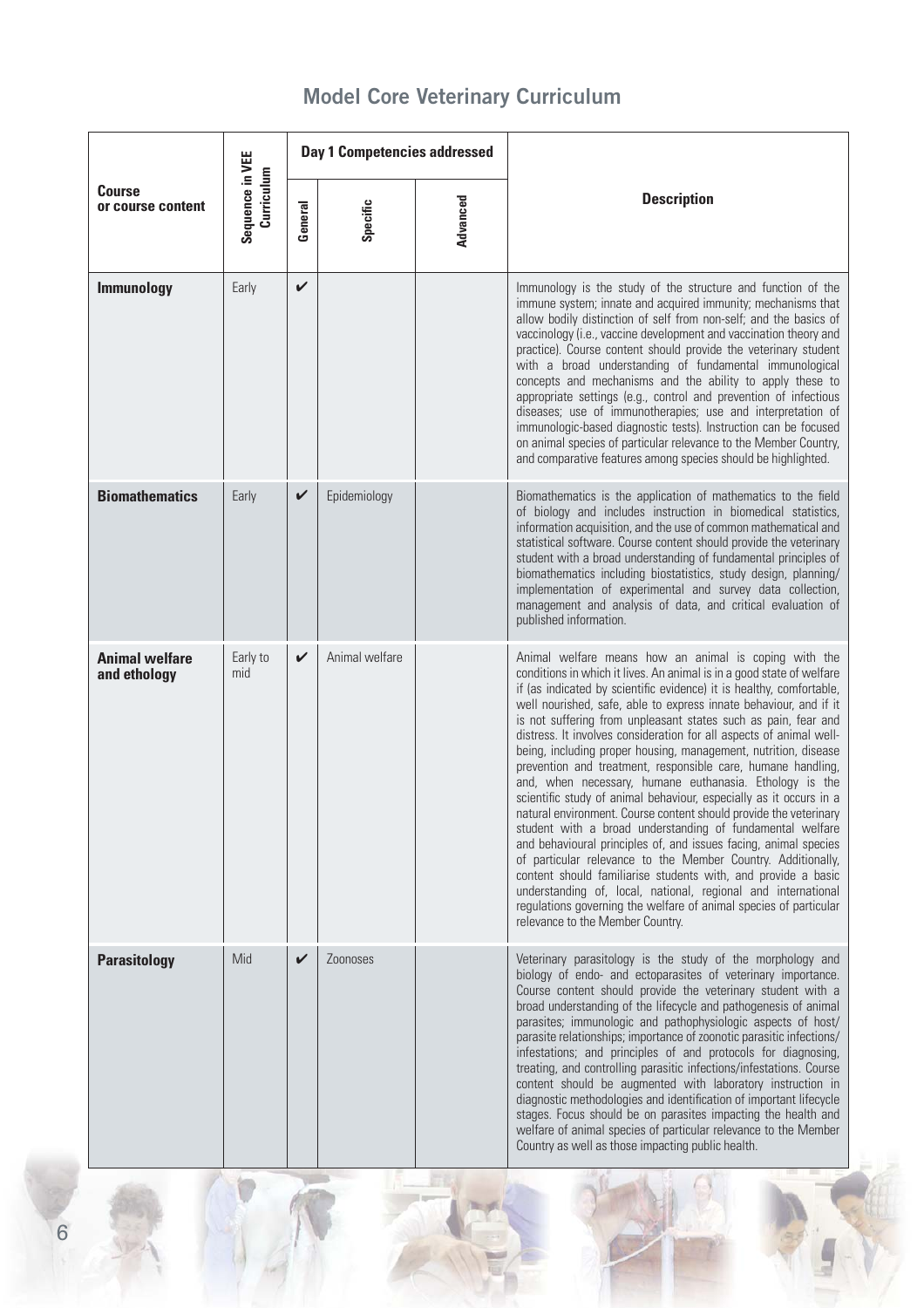|  |  |  | <b>Model Core Veterinary Curriculum</b> |
|--|--|--|-----------------------------------------|
|--|--|--|-----------------------------------------|

|                                    |                               | Day 1 Competencies addressed |                                                                                                  |          |                                                                                                                                                                                                                                                                                                                                                                                                                                                                                                                                                                                                                                                                                                                                                                                                                                                                                                                                                                                                                                                                                                                                                                                                                                                                                                                                                                                                                                                                                                                                                                                                                                                        |
|------------------------------------|-------------------------------|------------------------------|--------------------------------------------------------------------------------------------------|----------|--------------------------------------------------------------------------------------------------------------------------------------------------------------------------------------------------------------------------------------------------------------------------------------------------------------------------------------------------------------------------------------------------------------------------------------------------------------------------------------------------------------------------------------------------------------------------------------------------------------------------------------------------------------------------------------------------------------------------------------------------------------------------------------------------------------------------------------------------------------------------------------------------------------------------------------------------------------------------------------------------------------------------------------------------------------------------------------------------------------------------------------------------------------------------------------------------------------------------------------------------------------------------------------------------------------------------------------------------------------------------------------------------------------------------------------------------------------------------------------------------------------------------------------------------------------------------------------------------------------------------------------------------------|
| <b>Course</b><br>or course content | Sequence in VEE<br>Curriculum |                              | Specific                                                                                         | Advanced | <b>Description</b>                                                                                                                                                                                                                                                                                                                                                                                                                                                                                                                                                                                                                                                                                                                                                                                                                                                                                                                                                                                                                                                                                                                                                                                                                                                                                                                                                                                                                                                                                                                                                                                                                                     |
| <b>Pharmacology/</b><br>toxicology | Mid                           | $\checkmark$                 | Veterinary<br>products                                                                           |          | Veterinary pharmacology is the science and study of drugs of<br>veterinary importance, including their composition, uses and<br>effects, and includes content addressing pharmacotherapy (i.e,<br>treatment of disease through the administration of drugs) and best<br>operating procedures for veterinary pharmacies. Toxicology is the<br>study of the nature, effects, and detection of poisons, including<br>poisonous plants, and the treatment of poisoning. Course content<br>should provide the veterinary student with a broad understanding<br>of general principles of drug action, including dose response;<br>contribution of chemical properties to pharmacokinetics; species<br>differences in response to drugs; adverse responses to drugs;<br>mechanisms of drug resistance; comparisons of pharmacodynamics<br>and pharmacokinetics among subtypes of important drug classes;<br>principles of and legal requirements for storing, dispensing and<br>disposing of drugs appropriately (e.g., regulations governing<br>prescription writing, drug withdrawal intervals for animals/animal<br>products entering the human food chain); principles of therapeutic<br>decision making (e.g., selection of appropriate drugs, evaluating<br>the risks and benefits of drug treatment, monitoring course of<br>therapy); identification and mechanisms of action of toxic agents<br>including poisonous plants; diagnosis, treatment, and prevention<br>of toxicoses; and principals of toxicity testing. Focus should be<br>on drugs and toxic agents of importance to animal species of<br>particular relevance to the Member Country. |
| <b>Pathology</b>                   | Mid                           | V                            | Zoonoses<br>Transboundary<br>diseases<br>Epidemiology<br>Emerging and<br>re-emerging<br>diseases |          | Pathology is the scientific study of the nature of disease and its<br>causes, processes, development and consequences. It includes<br>clinical, diagnostic, and anatomical pathology. Course content<br>should be augmented with appropriate laboratory or other hands-<br>on experience and provide the veterinary student with a broad<br>understanding of general pathological principles, to include<br>mechanisms of cellular reaction to injury, inflammation, circulatory<br>disturbances and neoplasia; pathogenesis of specific lesions<br>and diseases of each organ system at the gross and microscopic<br>level; diagnostic characteristics of diseases and interpretation<br>of common findings; relationship of abnormal clinical laboratory<br>data to specific organ dysfunctions; diagnostic and prognostic<br>value of pertinent laboratory tests; correct sample collection<br>techniques and interpretation of results for common hematology<br>and clinical chemistry assessments, urinalysis and cytology; and<br>necropsy techniques, to include interpretation of findings of gross<br>and histological examination of tissue specimens. Focus should be<br>on pathogenesis of the important diseases impacting the major<br>animal species of particular relevance to the Member Country.                                                                                                                                                                                                                                                                                                                                     |

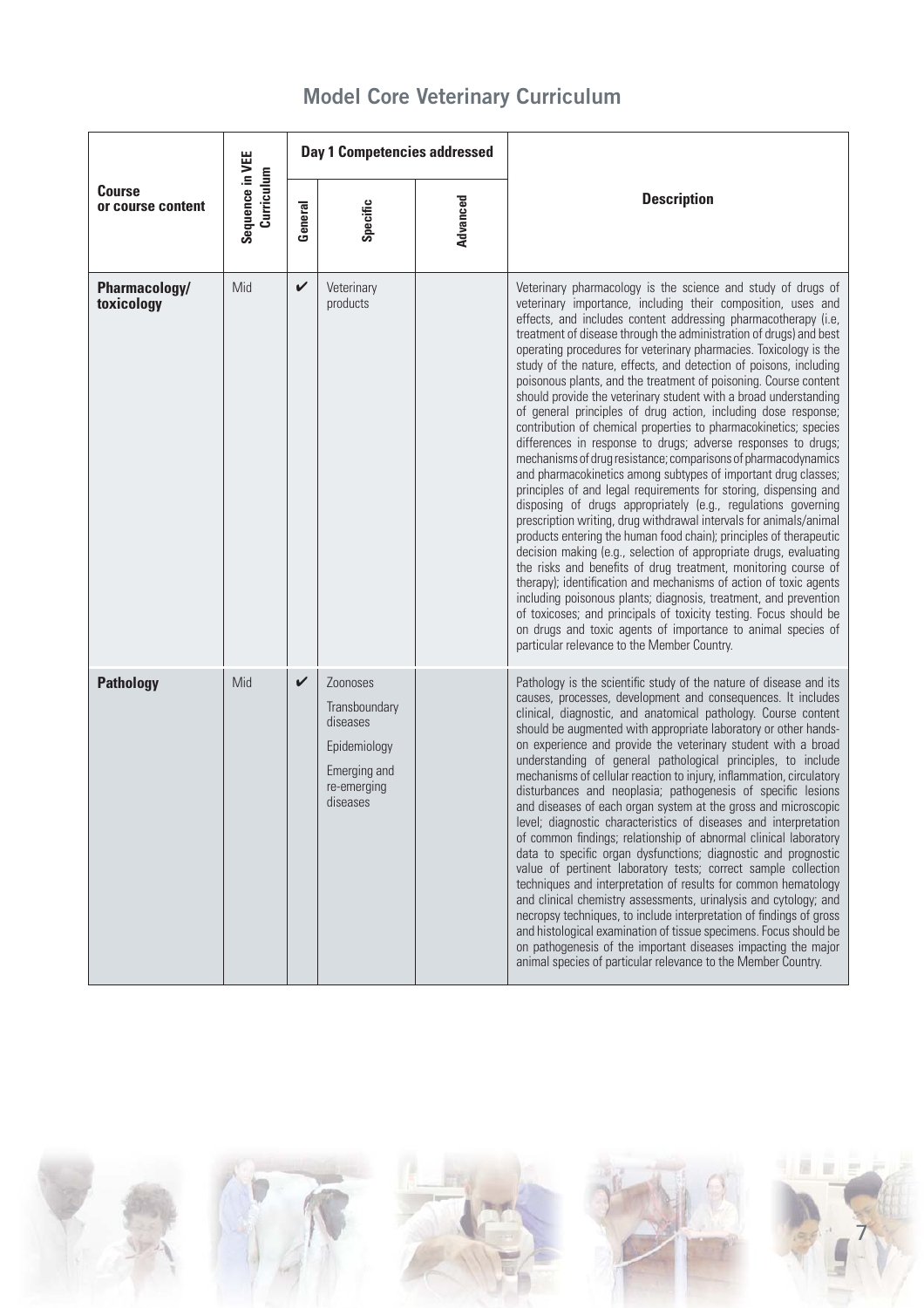|  |  |  | <b>Model Core Veterinary Curriculum</b> |
|--|--|--|-----------------------------------------|
|--|--|--|-----------------------------------------|

| Sequence in VEE<br><b>Course</b><br>or course content |            | Day 1 Competencies addressed |                                                                                                                                                                                                       |                                                                          |                                                                                                                                                                                                                                                                                                                                                                                                                                                                                                                                                                                                                                                                                                                                                                                                                                                                                                                                                                                                                                                                                                                                                                                                                                                                                                      |
|-------------------------------------------------------|------------|------------------------------|-------------------------------------------------------------------------------------------------------------------------------------------------------------------------------------------------------|--------------------------------------------------------------------------|------------------------------------------------------------------------------------------------------------------------------------------------------------------------------------------------------------------------------------------------------------------------------------------------------------------------------------------------------------------------------------------------------------------------------------------------------------------------------------------------------------------------------------------------------------------------------------------------------------------------------------------------------------------------------------------------------------------------------------------------------------------------------------------------------------------------------------------------------------------------------------------------------------------------------------------------------------------------------------------------------------------------------------------------------------------------------------------------------------------------------------------------------------------------------------------------------------------------------------------------------------------------------------------------------|
|                                                       | Curriculum | General                      | Specific                                                                                                                                                                                              | Advanced                                                                 | <b>Description</b>                                                                                                                                                                                                                                                                                                                                                                                                                                                                                                                                                                                                                                                                                                                                                                                                                                                                                                                                                                                                                                                                                                                                                                                                                                                                                   |
| <b>Transmissible</b><br>diseases                      | Mid        |                              | Zoonoses<br>Epidemiology<br>Transboundary<br>animal diseases<br><b>Disease</b><br>prevention<br>and control<br>programmes<br>Emerging and<br>re-emerging<br>diseases                                  | Management<br>of contagious<br>diseases                                  | Course content may be referred to by other names such as: Foreign<br>Animal Diseases, Emerging and Re-emerging Diseases of Animals<br>or Infectious Diseases. Content may also be taught across other<br>courses such as microbiology and immunology. Regardless, course<br>content should provide the veterinary student with comprehensive<br>knowledge (i.e., pathogenesis, diagnosis, susceptible species,<br>economic and public health impact, prevention and control<br>methods and programmes) of specific transmissible diseases.<br>Focus should be on OIE-listed diseases, zoonotic diseases with<br>serious public health implications, and other important diseases<br>either impacting or with the potential to impact the major animal<br>species of particular relevance to the Member Country.                                                                                                                                                                                                                                                                                                                                                                                                                                                                                      |
| <b>Microbiology</b>                                   | Mid        | $\checkmark$                 | Transboundary<br>animal diseases<br><b>Zoonoses</b><br>Emerging and<br>re-emerging<br>diseases<br><b>Disease</b><br>prevention<br>and control<br>programmes<br>Food hygiene<br>Veterinary<br>products | Food hygiene                                                             | Microbiology is the study of microorganisms (i.e., bacteria, fungi,<br>viruses, prions) and their effects on other living organisms. Course<br>content should be augmented with appropriate laboratory or other<br>hands-on experience and provide the veterinary student with<br>a broad understanding of basic microbiological principles (e.g.,<br>physical and chemical characteristics of bacteria, fungi, viruses,<br>prions; replication and transmission processes; classification<br>schemes; isolation and identification), as well as comprehensive<br>knowledge of the epidemiology and pathogenesis of infection with<br>important agents of each type; development of animal immunity<br>or resistance to infection; prevention and control programmes,<br>including vaccination; clinical signs and diagnosis of infection;<br>treatment options, including the judicious use of antimicrobials<br>and the development of antimicrobial resistance by the pathogen;<br>and the prognostic and diagnostic value of available laboratory<br>and clinical tests. Focus should be on general basic principles,<br>with more advanced focus on pathogens impacting animal and<br>public health, reportable disease agents, and agents of particular<br>significance to the Member Country. |
| <b>Epidemiology</b>                                   | Mid        |                              | Epidemiology<br><b>Disease</b><br>prevention<br>and control<br>programmes<br>Veterinary<br>legislation and<br>ethics<br>Emerging and<br>re-emerging<br>diseases                                       | Management<br>of contagious<br>diseases<br>Food hygiene<br>Risk analysis | Epidemiology is the study of the causes, distribution/patterns and<br>control of disease or other health-related events in populations.<br>Course content should provide the veterinary student with a broad<br>understanding of the basic principles of epidemiology, including<br>descriptive/analytical epidemiology and principles of risk analysis,<br>and basic information needed, and techniques used, to conduct<br>disease outbreak investigations and develop disease prevention<br>programmes. More advanced content will provide students with<br>an introductory understanding of the design of epidemiological<br>studies, to include outbreak investigation, epidemiologic data<br>collection, management and analysis, use of epidemiological<br>software, evaluation of analyses and critical evaluation of<br>published information.                                                                                                                                                                                                                                                                                                                                                                                                                                              |

8







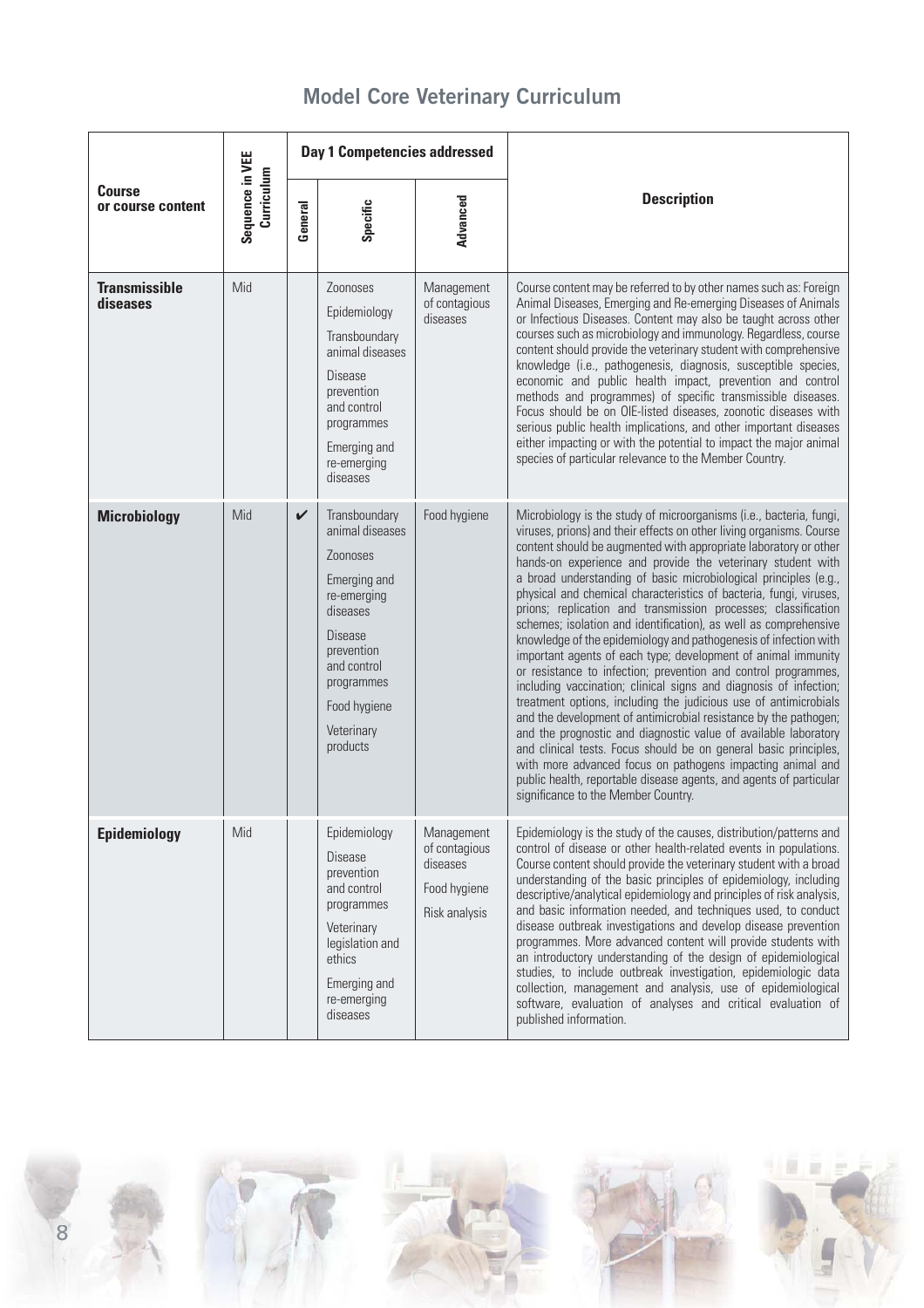| <b>Course</b><br>or course content                                                 |                               | <b>Day 1 Competencies addressed</b> |                                                                                                                                                                                                            |                                                                                                                                                                                             |                                                                                                                                                                                                                                                                                                                                                                                                                                                                                                                                                                                                                                                                                                                                                                                                                                                                                                                                                                                                   |
|------------------------------------------------------------------------------------|-------------------------------|-------------------------------------|------------------------------------------------------------------------------------------------------------------------------------------------------------------------------------------------------------|---------------------------------------------------------------------------------------------------------------------------------------------------------------------------------------------|---------------------------------------------------------------------------------------------------------------------------------------------------------------------------------------------------------------------------------------------------------------------------------------------------------------------------------------------------------------------------------------------------------------------------------------------------------------------------------------------------------------------------------------------------------------------------------------------------------------------------------------------------------------------------------------------------------------------------------------------------------------------------------------------------------------------------------------------------------------------------------------------------------------------------------------------------------------------------------------------------|
|                                                                                    | Sequence in VEE<br>Curriculum | General                             | Specific                                                                                                                                                                                                   | Advanced                                                                                                                                                                                    | <b>Description</b>                                                                                                                                                                                                                                                                                                                                                                                                                                                                                                                                                                                                                                                                                                                                                                                                                                                                                                                                                                                |
| <b>Rural economics,</b><br><b>business</b><br>management, and<br>animal production | Mid to<br>late                | $\checkmark$                        |                                                                                                                                                                                                            | Administration<br>and<br>management                                                                                                                                                         | Course content in these areas should provide the veterinary student<br>with a general understanding of basic rural economics specific to<br>the Member Country (e.g. farm and non-farm industries; economic<br>growth, development, and change; size and spatial distribution<br>of production units and interregional trade; land use; migration<br>and depopulation; finance; and government policies), with an<br>introductory understanding of international economics as it relates<br>to trade in animals and animal products; business management<br>skills (e.g. personal and business finance, marketing, teamwork<br>in veterinary practice, communication and professionalism), and<br>basic livestock production principles (i.e., feeding, breeding,<br>housing and marketing) focusing on the major livestock species of<br>importance to the Member Country.                                                                                                                       |
| <b>Clinical and</b><br>diagnostic<br>sciences                                      | Mid to<br>late                |                                     | Veterinary<br>products                                                                                                                                                                                     |                                                                                                                                                                                             | Course content in this area should address teaching of both hands-<br>on clinical skills and clinical reasoning in the following disciplines:<br>anaesthesiology, diagnostic imaging, medicine, surgery and<br>theriogenology. Course content should provide the veterinary<br>student with access to clinical cases (clients and patients)<br>and instruction so that the student becomes comfortable with<br>and proficient (to at least an entry-level) at completing an<br>appropriate physical examination; taking a complete history from<br>a client; using clinical reasoning to develop differential and final<br>diagnoses and diagnostic and treatment plans; and communicating<br>effectively, both verbally and in writing, with clients, colleagues<br>and support staff. Although students should be able to apply these<br>skills to multiple animal species, the focus should be on applying<br>these skills to the major animal species of importance to the<br>Member Country. |
| <b>National and</b><br>international<br>veterinary<br>legislation                  | Mid to<br>late                |                                     | <b>Disease</b><br>prevention<br>and control<br>programmes<br>Food hygiene<br>Veterinary<br>products<br>Animal welfare<br>Veterinary<br>legislation and<br>ethics<br>General<br>certification<br>procedures | Organisation<br>of Veterinary<br>Services<br>Inspection and<br>certification<br>procedure<br>Management<br>of contagious<br>diseases<br>Food hygiene<br>International<br>trade<br>framework | Course content may be referred to by other names such as: Public<br>Policy, Veterinary Policy; Governmental Policy. Regardless, course<br>content should provide the veterinary student with an overview of<br>the formulation and implementation of public policy at the local,<br>national, regional and international levels through legislation,<br>regulation and operational strategy. Relevant public policy related<br>to veterinary medicine, animal and human health such as health<br>inspections and certification, food safety, animal disease control,<br>animal welfare and trade in animals and animal products should<br>be addressed. Focus should be on legislation and organisational<br>structure of the specific Member Country and the global community<br>(e.g. OIE, Codex Alimentarius Commission).                                                                                                                                                                      |

9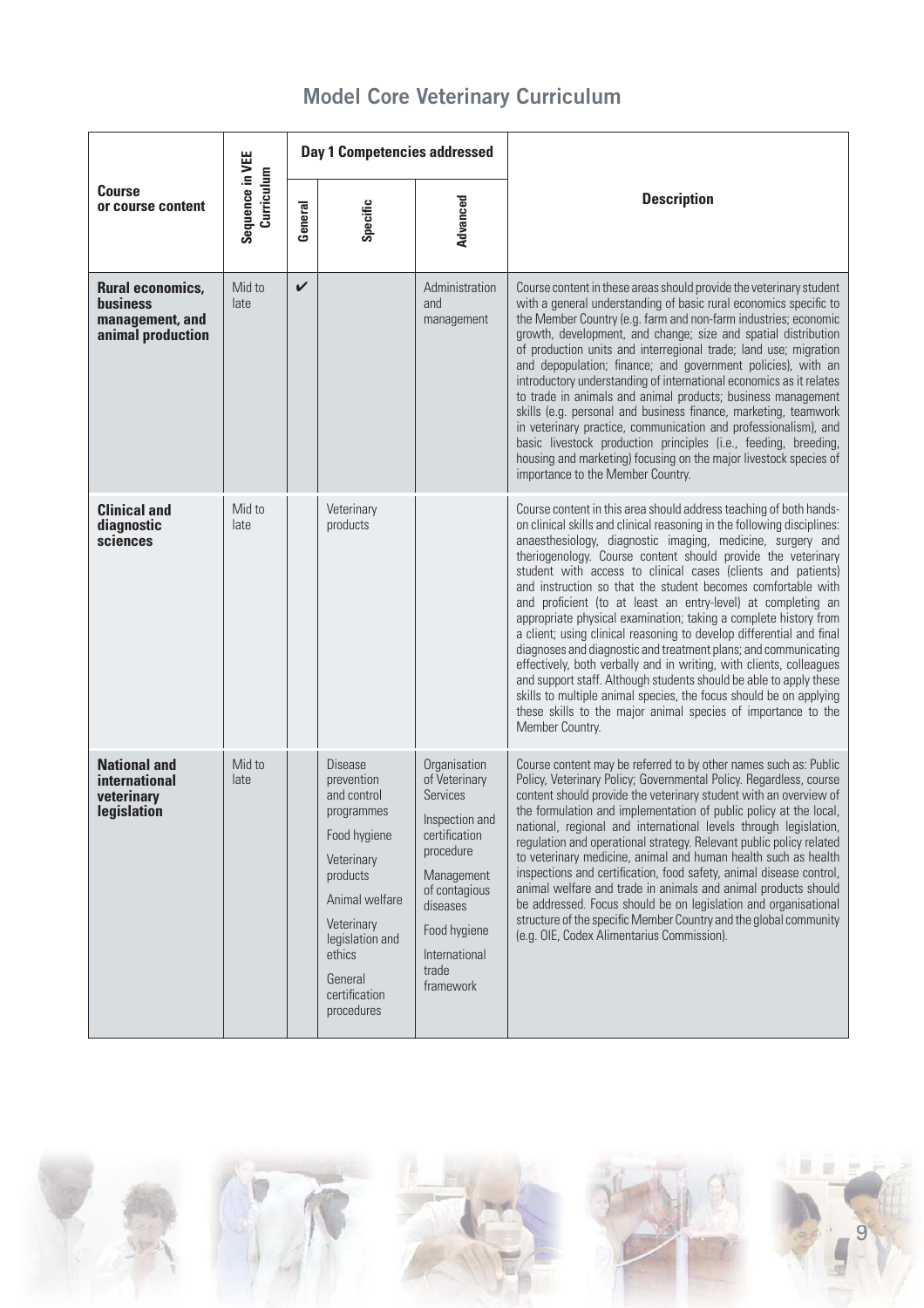| <b>Course</b><br>or course content                | Sequence in VEE<br>Curriculum | Day 1 Competencies addressed |                                                                                                                                                                                                      |                                                                                                                                                       |                                                                                                                                                                                                                                                                                                                                                                                                                                                                                                                                                                                                                                                                                                                                                                                                                                                                                                                                                                                                                                                                     |
|---------------------------------------------------|-------------------------------|------------------------------|------------------------------------------------------------------------------------------------------------------------------------------------------------------------------------------------------|-------------------------------------------------------------------------------------------------------------------------------------------------------|---------------------------------------------------------------------------------------------------------------------------------------------------------------------------------------------------------------------------------------------------------------------------------------------------------------------------------------------------------------------------------------------------------------------------------------------------------------------------------------------------------------------------------------------------------------------------------------------------------------------------------------------------------------------------------------------------------------------------------------------------------------------------------------------------------------------------------------------------------------------------------------------------------------------------------------------------------------------------------------------------------------------------------------------------------------------|
|                                                   |                               | General                      | Specific                                                                                                                                                                                             | Advanced                                                                                                                                              | <b>Description</b>                                                                                                                                                                                                                                                                                                                                                                                                                                                                                                                                                                                                                                                                                                                                                                                                                                                                                                                                                                                                                                                  |
| <b>Herd health</b><br>management<br>and nutrition | Late                          |                              | Veterinary<br>products<br>Animal welfare<br>Epidemiology<br>Zoonoses<br><b>Disease</b><br>prevention<br>and control<br>programmes<br>Food hygiene                                                    | Management<br>of contagious<br>diseases<br>Inspection and<br>certification<br>procedures<br>Food hygiene<br>Application of<br>risk analysis           | Course content should provide the veterinary student with a broad<br>understanding of general principles of herd health management<br>and nutritional needs of livestock and aquatic animal species.<br>Topics to be addressed include development and maintenance<br>of biosecurity measures, maintenance of animal hygiene, best<br>practices in maintenance of medical records, prudent use of<br>veterinary products, preventive medicine principles, application of<br>principles of animal welfare and ethology, and assessment and<br>mitigation of risk factors that contribute to incidence of disease<br>and production inefficiencies. A variety of livestock and aquatic<br>species should be covered, with a particular focus on major animal<br>species of importance to the Member Country.                                                                                                                                                                                                                                                          |
| <b>Public health</b>                              | Late                          |                              | <b>Zoonoses</b><br><b>Disease</b><br>prevention<br>and control<br>Food hygiene<br>Veterinary<br>products                                                                                             | Organisation<br>of Veterinary<br>Services<br>Inspection and<br>certification<br>procedures<br>Management<br>of contagious<br>diseases<br>Food hygiene | Veterinary public health is defined by the World Health Organization<br>(WHO) as 'the sum of all contributions to the physical, mental<br>and social well-being of humans through an understanding and<br>application of veterinary science.' Course content will provide<br>the veterinary student with a broad understanding of the basic<br>principles of and programmes within public health, to include<br>environmental health and safety, food inspection and safety,<br>and biological waste management. Students should also gain an<br>understanding and appreciation of the One Health concept, defined<br>as the 'collaborative effort of multiple health science professions,<br>together with their related disciplines and institutions $-$ working<br>locally, nationally, and globally - to attain optimal health for<br>people, domestic animals, wildlife, plants, and our environment.'<br>Focus should be on programmes of specific importance to the<br>Member Country and the global community (i.e., OIE, Codex<br>Alimentarius, WHO, FAO). |
| Food safety/<br>hygiene                           | Late                          |                              | Zoonoses<br><b>Disease</b><br>prevention<br>and control<br>programmes<br>Food hygiene<br>Veterinary<br>products<br>Veterinary<br>legislation<br>and ethics<br>General<br>certification<br>procedures | Inspection<br>and<br>certification<br>procedures<br>Food hygiene<br>International<br>trade<br>framework                                               | Course content should provide the veterinary student with a<br>general understanding of the basic principles of food safety, to<br>include development and enforcement of laws and regulations<br>impacting food animal processing industries and food consumers<br>(e.g., traceability and ante- and post-mortem inspection and<br>certification requirements); approaches to microbiological and<br>physical foodborne hazard identification, testing and sampling;<br>and foodborne hazard prevention and control. Focus should be on<br>practices relevant to the Member Country and those impacting<br>international trade.                                                                                                                                                                                                                                                                                                                                                                                                                                    |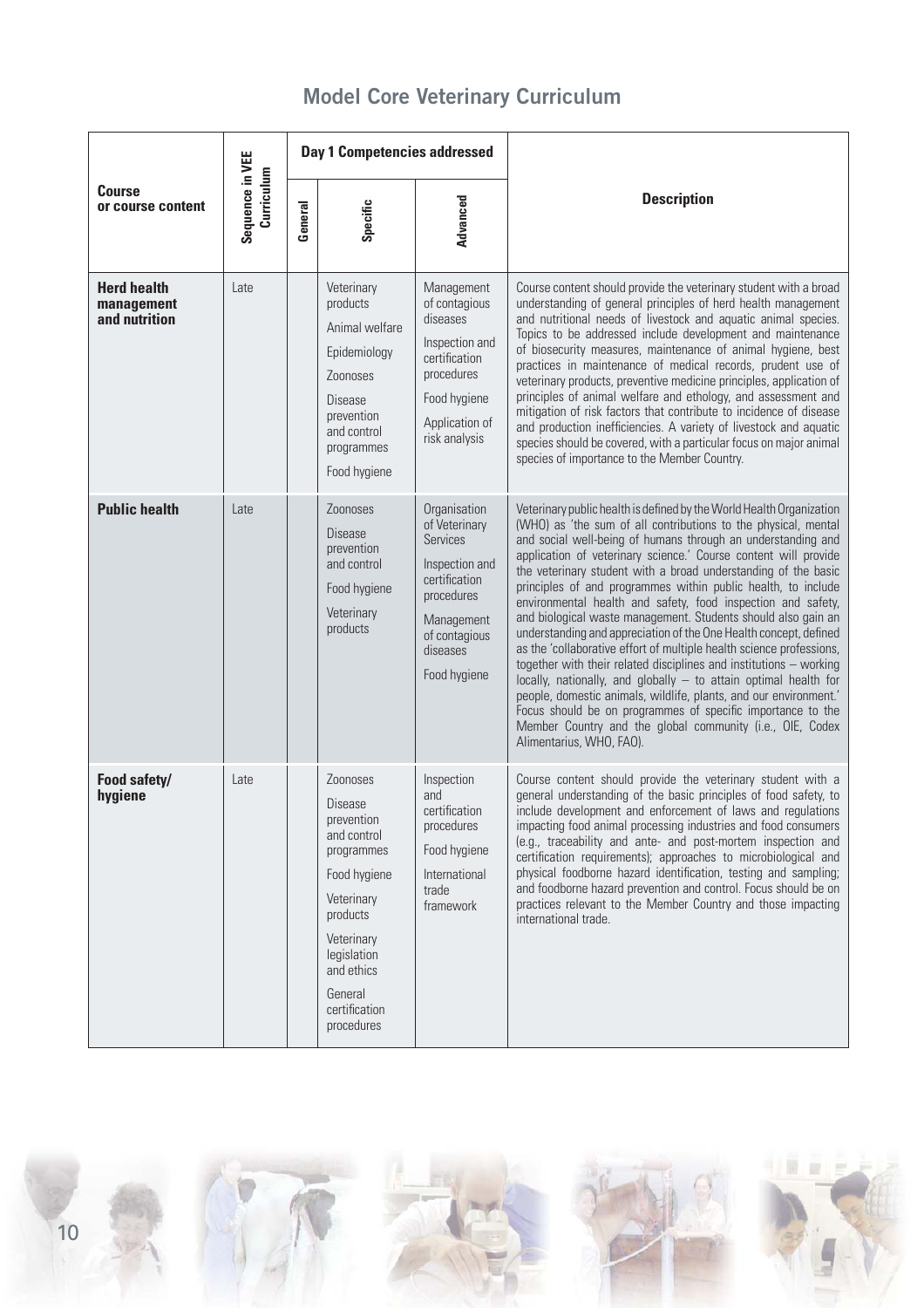| <b>Course</b><br>or course content                 | Sequence in VEE<br>Curriculum | <b>Day 1 Competencies addressed</b> |                                                                                   |                                     |                                                                                                                                                                                                                                                                                                                                                                                                                                                                                                                                                                                                                                                                                                                                                                                                                                                                                                                                                                                                                                                                                                                                                                                                                                        |
|----------------------------------------------------|-------------------------------|-------------------------------------|-----------------------------------------------------------------------------------|-------------------------------------|----------------------------------------------------------------------------------------------------------------------------------------------------------------------------------------------------------------------------------------------------------------------------------------------------------------------------------------------------------------------------------------------------------------------------------------------------------------------------------------------------------------------------------------------------------------------------------------------------------------------------------------------------------------------------------------------------------------------------------------------------------------------------------------------------------------------------------------------------------------------------------------------------------------------------------------------------------------------------------------------------------------------------------------------------------------------------------------------------------------------------------------------------------------------------------------------------------------------------------------|
|                                                    |                               | General                             | Specific                                                                          | Advanced                            | <b>Description</b>                                                                                                                                                                                                                                                                                                                                                                                                                                                                                                                                                                                                                                                                                                                                                                                                                                                                                                                                                                                                                                                                                                                                                                                                                     |
| <b>Professional</b><br>jurisprudence<br>and ethics | Late                          |                                     | Veterinary<br>legislation<br>and ethics<br>General<br>certification<br>procedures |                                     | Course content will provide the veterinary student with a broad<br>understanding of, and appreciation for, codes of professional<br>conduct and veterinary medical ethics and local and national laws<br>and regulations governing the practice of veterinary medicine.                                                                                                                                                                                                                                                                                                                                                                                                                                                                                                                                                                                                                                                                                                                                                                                                                                                                                                                                                                |
| <b>Communication</b>                               | Through-<br>out               | $\checkmark$                        | Communication<br>skills                                                           | Administration<br>and<br>management | It is assumed that veterinary students will be well grounded in<br>the arts and humanities and have significant communication skills<br>prior to being admitted to a Veterinary Education Establishment.<br>Oral and written communication skills are essential to the<br>delivery of National Veterinary Services, and should be practiced,<br>assessed and improved upon throughout the veterinary school<br>curriculum. A separate series of classes focusing only on writing<br>or speech skills need not be included in the curriculum. Instead,<br>the appropriate communication skills should be taught in relevant<br>classes (e.g., medical record writing and client communication in<br>clinical and diagnostic skills courses; critical reading and thinking<br>in epidemiology, immunology and microbiology). Course content<br>in communication will allow the veterinary student to become<br>proficient in composition/writing, public speaking, critical reading<br>and critical thinking in his/her common language. It is also highly<br>recommended that veterinary students gain at least rudimentary<br>skills in these areas in at least one of the official OIE languages<br>(i.e., French, English, Spanish). |